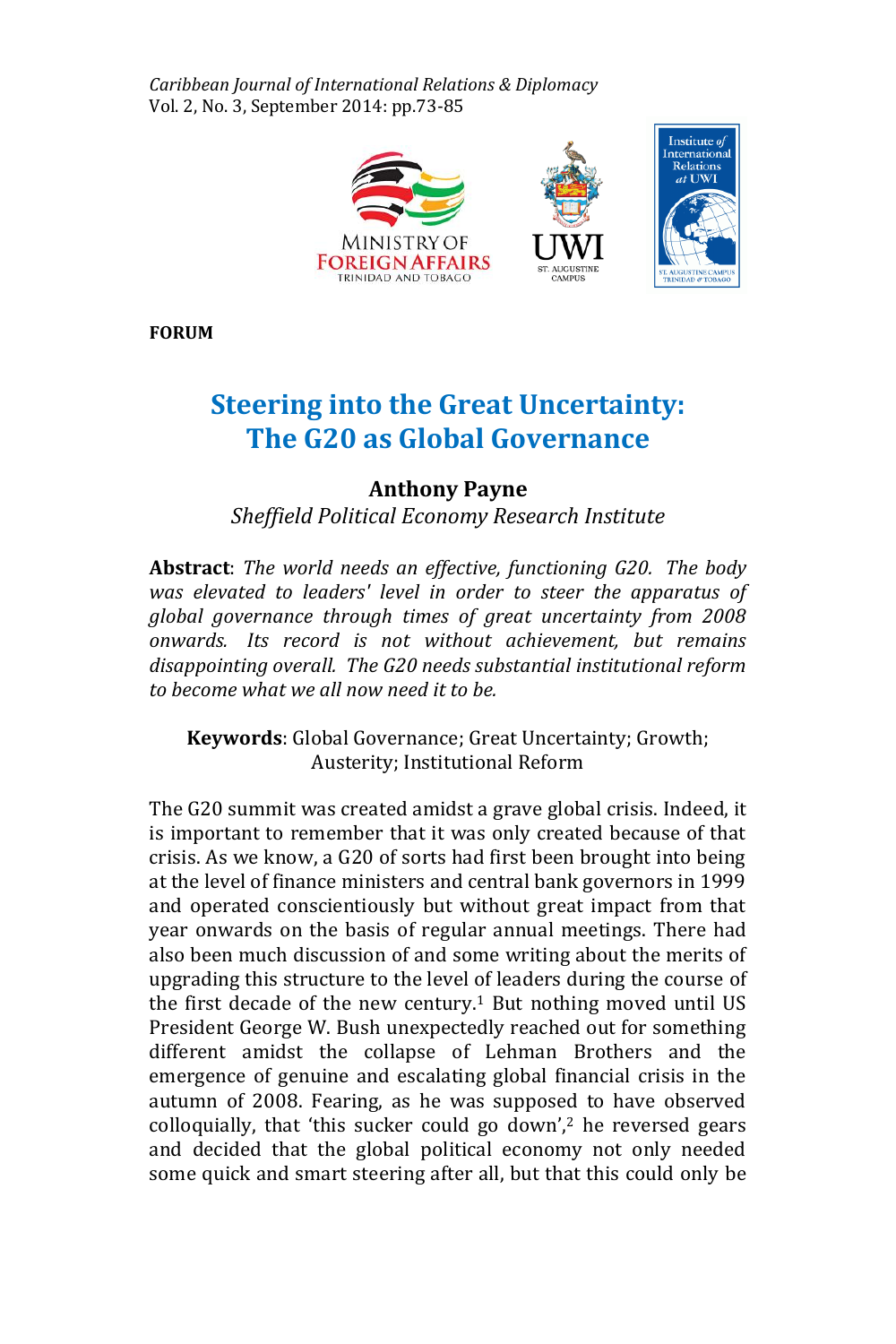accomplished by involving the leaders of all of the major countries of the world, not just the largely Western sub-set that met within the G7 and the G8. China, India, Brazil and others were revealed at last to be 'systemically important' and suddenly invited in from the outer margins of the G7/8 to become full members of a new G20 which met for the first time in Washington DC in the United States on 14-15 November 2008. To repeat, this move would not have been made, and perhaps could not have been made, outside of a moment of crisis marked by real fear for the survival and stability of the global economy as it was then constructed.

What this means, however, is that the way we choose to conceptualise this crisis becomes critical to how we subsequently assess the record of the G20 summit from 2008 onwards. On this key question, of course, it is possible to take different views. For example, it has was widely proclaimed in some quarters that all that was needed was to fix a few faults in the governance of the system, thereby enabling the neoliberal world order to get quickly back on the road and resume its position in the fast lane. In which case, we know, as it were, what the G20 was expected to do and can judge it accordingly. But it has also been argued that the crisis actually connoted an existential challenge for neoliberalism, as it had come to operate by late 2008, and therefore put on the table nothing less than the design of a new world order grounded in a new model, or models, of global capitalism. Needless to say, in this case the task that faced the G20 summit was of a completely different nature and scale, with associated implications for evaluation of its performance. This article sits within the latter perspective and turns now to a brief schematic overview of what sort of crisis we think that the world currently faces before returning to consider the record, so far, of the G20.

## **THE GREAT UNCERTAINTY**

Labels matter in orienting our thinking about, characterising and constructing different eras in the global political economy. They are also invaluable shorthand and these days we all increasingly write, and possibly think, in shorthand. So how are we to frame the period of the crisis? At one level the answer is (or was) simple: we have been living – at least those of us in the West – amidst the 'Great Recession'. *The New York Times* journalist, Catherine Rampell, has recently provided a nice etymology of the use of this term.<sup>3</sup> It has been accurate enough, but it does not catch the deeper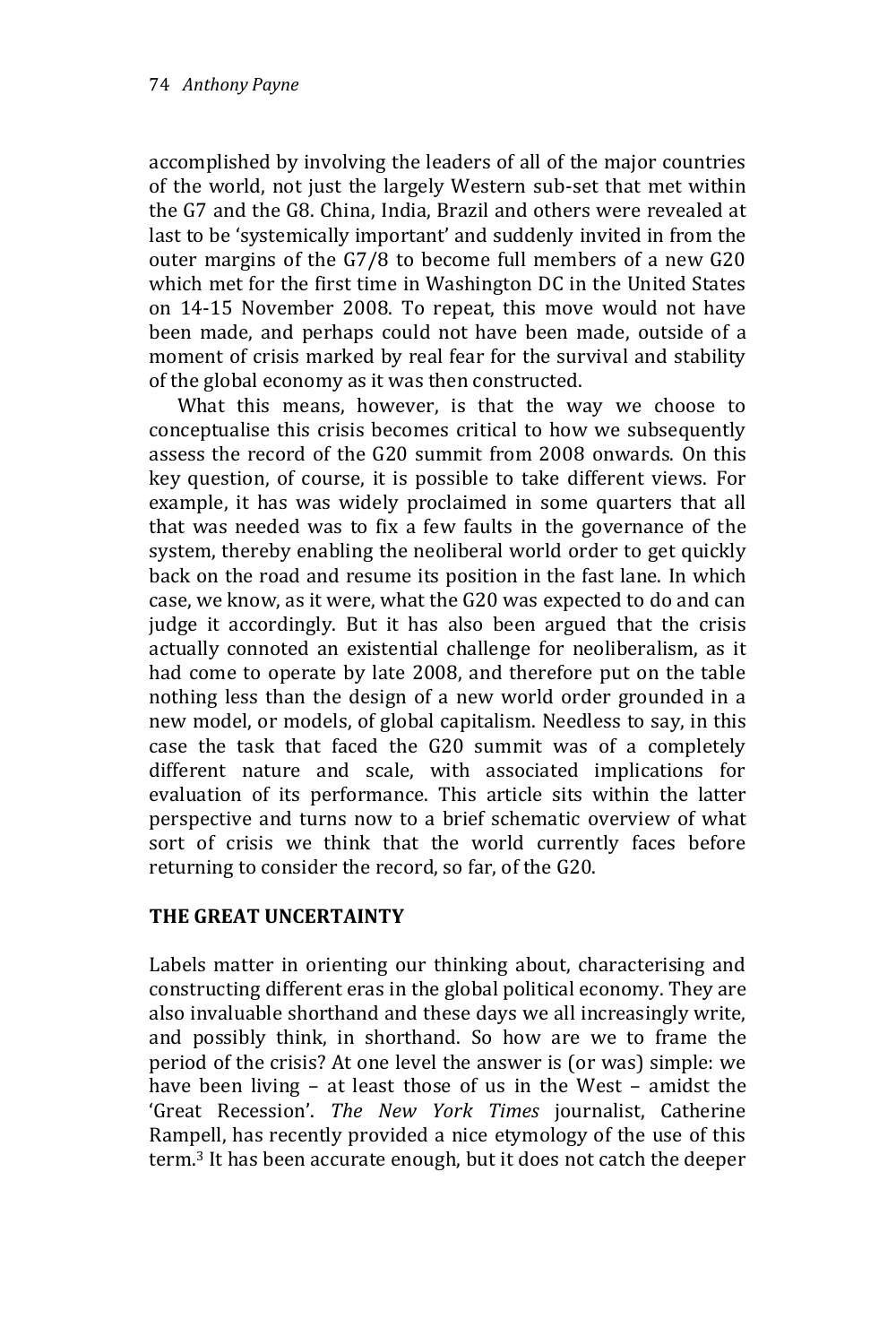elements of our current conjuncture and, of course, even longrunning recessions come to an end, with growth now resuming to varying degrees of intensity in a number of Western economies. However, the more honest answer to the question is that we do not really know – yet – where we are, not least because where we think we are will determine how we get out of this mess and we still seem a long way from that, notwithstanding many claims to the contrary. Many critics suggest, or maybe just hope, that neoliberalism is over. But the neoliberals do not think so and in any case new eras always take longer to emerge than people think. Thus far, neoliberal dispositions seem to have been reinforced by the crisis – for in a sense that is exactly what austerity is all about. It is important, though, to remind ourselves that getting from the Wall Street crash of 1929 to the Bretton Woods conference of 1944 took fifteen years. The other great recent period of shift – the 'long 1970s' – is even harder to date with precision. But, again, it took a lot of pounding by the neoliberal right to move us from the first signs of the crisis of 'embedded liberalism' in the late 1960s to the hey-day of Reaganism and Thatcherism in the early 1980s. So perhaps fifteen years is about standard for these sorts of transitions.

In these circumstances many analysts fall back on Gramsci, reaching for *The Prison Notebooks* and quoting that bit where he writes that 'the crisis consists precisely in the fact that the old is dying and the new cannot be born', adding that 'in this interregnum a great variety of morbid symptoms appear'. However, we have opted to take up the challenge implicitly laid down here by Gramsci by trying to think through the key elements of the confusion and contradiction that dominate so many attempts to chart our position. We label the current era 'the Great Uncertainty' and suggest, by deliberate use of this term, that the present conjuncture is being shaped by a remarkable, and hugely challenging, coalescence of three major processes of structural change occurring simultaneously and interacting in all manner of complicated ways.<sup>4</sup> They can be distinguished analytically as follows:

• **Financial crisis**: a largely Western crisis brought about by neoliberal excess and now rendering the confident resumption of economic growth a severe conundrum for the US, Japan and nearly all major European economies and a problem at least for the rest of the global economy;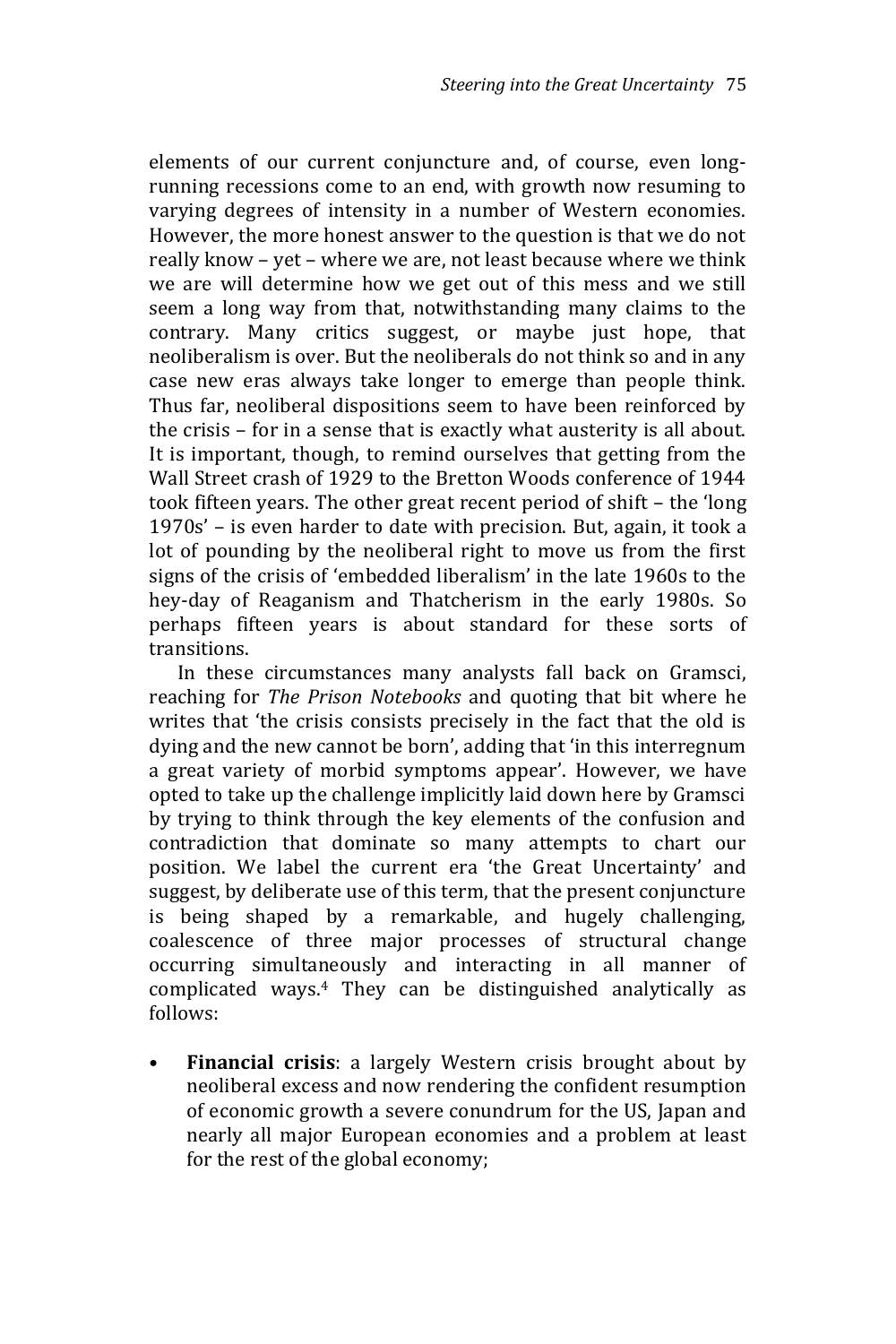- **Shifting economic power**: the recent intensification of longstanding movements in the locus of economic power in the world characterised by the rise of countries like China, India, Brazil and several others too; and
- **Environmental threat**: the eventual realisation that climate change is both real and accelerating and is now asking the most serious questions about the ongoing viability of traditional notions of economic growth and indeed the good society itself.

The key point, though – and the reason that this all adds up to the Great Uncertainty – is that these processes of change are all taking place in the contemporary period and arguably will come to a head at broadly the same time. They also feed off each other in extraordinary and unexpected ways, with the politics flowing both through and between them in highly complex fashion. Clearly, much more could be said to elaborate upon these key processes of change, but this is not the place. It is enough for the moment to note that in my reading of the situation this is the conjuncture that the G20 was formed to steer us through. Its enormous task is therefore not just to develop into an effective global steering committee (which would be difficult enough even in predictable times), but to do so in this current dense fog of uncertainty, charting somehow a workable route to the building of a more equitable, more sustainable mode of global capitalism. It is in every sense the tallest of orders.

## **THE G20 STORY (SO FAR)**

Again, this is not the place to describe and review in detail the various announcements and decisions taken by the G20 since its inception as a summit of leaders. All of the many communiqués and declarations are available for all to see and other good analysts have already published thorough and informative accounts.<sup>5</sup> However, a pattern has surely emerged that shows the record of the G20 to fall already into two distinct parts: an initial phase covering the first three summits (held in Washington DC in November 2008 as indicated, in London in April 2009 and in Pittsburgh in September 2009) and a subsequent phase covering the next four summits (in Toronto in June 2010, in Seoul in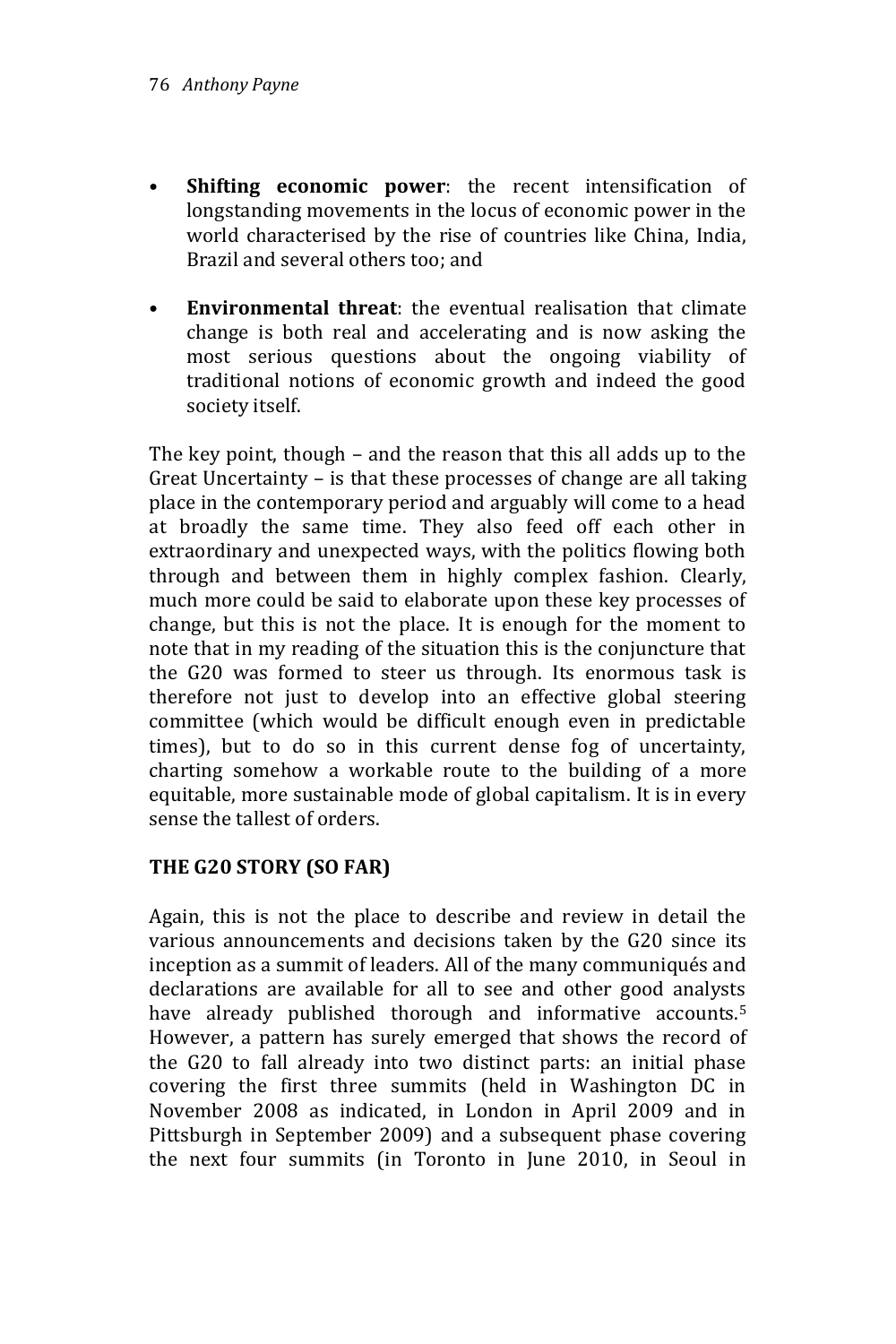November 2010, in Cannes in November 2011 and in Los Cabos, Mexico, in November 2011). Each of these phases possessed distinctive characteristics which will be briefly identified in a moment. Arguably, a third phase in the G20 story began with the failed St Petersburg summit of September 2013 and runs on now to the next meeting scheduled for Brisbane in November 2014. In this phase it is once more being asked what the G20 is really for and whether it can seriously contribute to the successful management, let alone resolution, of the global crisis it was set up to address.

The general view of Phase 1 is that the G20 hit the crisis running, as it were, and made a good fist of handling its most immediate and pressing aspects. Clearly, the first meeting in Washington was taken very seriously by virtue of its very existence, let alone because of the severity of the financial pressures that were still being felt strongly at the time of the meeting. It did reflect a strong assertion, albeit very late in the day, of renewed US leadership of the global political economy. The next meeting in London benefited hugely from the extraordinary amount of pre-diplomacy put into it by the British Prime Minister, Gordon Brown, who had a more acute grasp of the global nature of the financial crisis than most other political leaders. It was a fine hour for him personally. The third meeting gained in turn from the fact that it was hosted by the new US President, Barack Obama, who was convening a major international meeting for the first time, and seemed to many to mark the moment when the G20 graduated from being an *ad hoc* crisis response to becoming the selfproclaimed premier forum for international economic cooperation. The obvious lessons were that global crises do bring the globe together and that leadership matters and maybe still emanates most easily from familiar Anglo-American sources.

It is also notable that the G20 record in this phase had an apparently easily recognisable political economy. In the midst of economic crisis its members resorted to a set of policies that deployed the powers and resources of the state (actually, of course, states in the plural which served to make the responses all the more striking and effective) to bring about stability to the global economy. In particular, many G20 states, led by the US, made significant moves to deliver both a fiscal and monetary stimulus to their economies and thus directly support growth and counter recession. In addition, they deployed their ample rhetorical talents to oppose a formal turn towards protection and signal their continued adherence to liberal trading norms. On the whole, the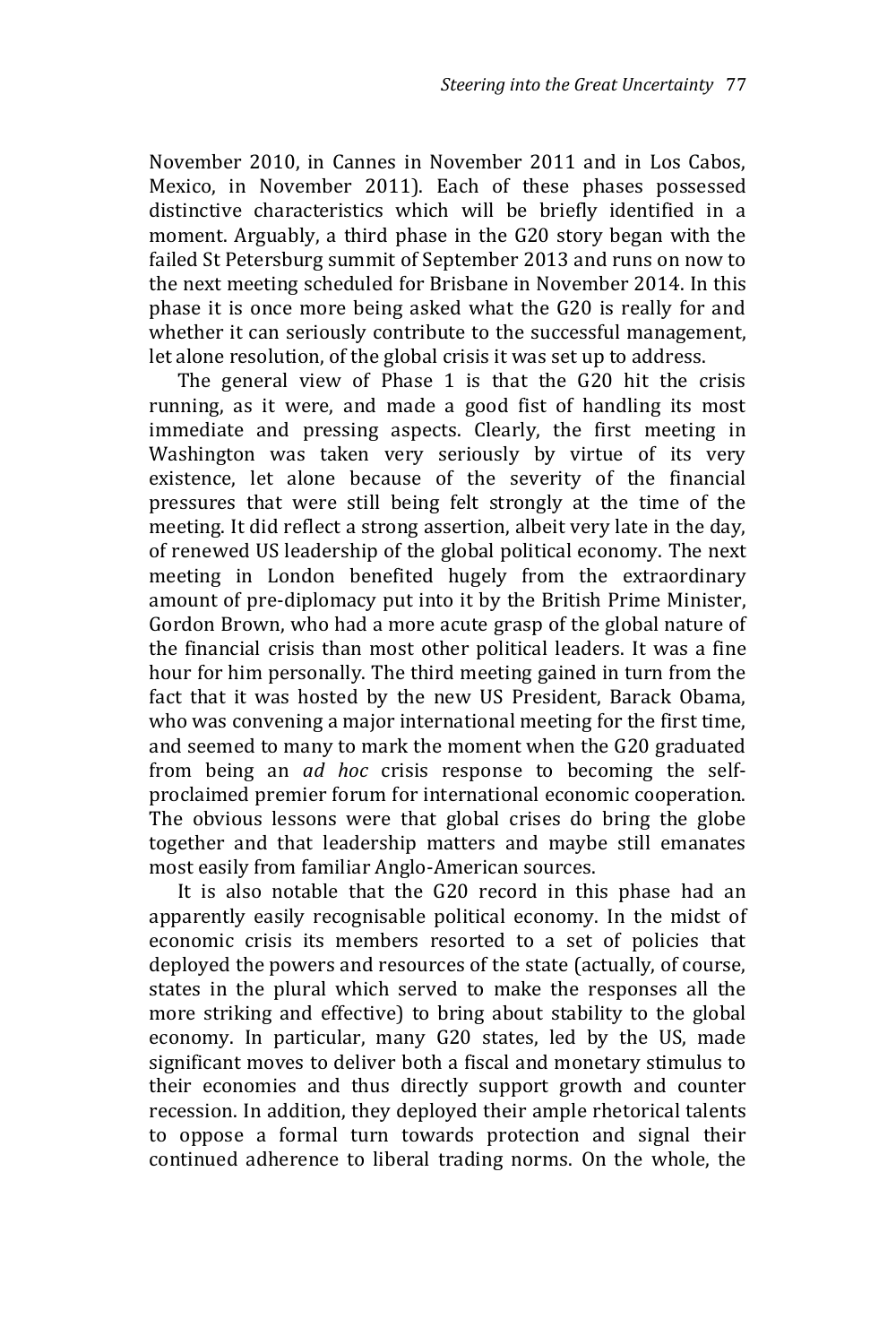leaders of the so-called 'emerging economies' of China, India and Brazil were less immediately worried about the crisis, because it was not their financial systems that lay in peril, but they responded to the pressure of the Western countries and mostly joined in the stimulus party. Many analysts, often with some excitement, interpreted this set of responses as indicating a return to Keynesian political economy norms after the long night (about three decades) of dominant neoliberalism. There was accordingly much talk of the 'return of the master'.<sup>6</sup> This was almost certainly a misreading of the intellectual and ideological motivations of those involved. The reality is that everybody was a neoliberal of one sort or another by late 2008 and it was too late for these political leaders to learn to think again in a different paradigm of political economy. Nor did they actually want or need to do so. Neoliberalism has often been wrongly understood as signifying a crude rejection of the state and a thorough-going endorsement of market mores and methods. In reality, it stands much more for creative use of state power to build liberal market orders.<sup>7</sup> From this perspective the embrace of growth stimuli by the G20 leadership in Washington, London and Pittsburgh in the heat of the financial crisis in 2008-9 was exactly how one would expect neoliberal leaders to react to financial melt-down. In emergency circumstances they used their states to rescue the global market, not to reform it.

Phase 2 was different. By the time the G20 was preparing to gather as a summit of leaders for the fourth time in Toronto in June 2010, the politics of the crisis had changed in quite significant ways. For the bulk of the previous year the US (under Obama) and Britain (under Brown) had continued to press other G20 countries to maintain and even in some cases extend their commitments to stimulate their economies. Their main target was Germany which the two Anglo-American leaders felt was not delivering to the extent that its economic strength merited. Yet, as Mark Blyth has argued, 'rather than simply continue to accept the continuing [apparently] Keynesian counteroffensive, some of the neoliberal old guard, in both Europe and the United States, began to strike back'.<sup>8</sup> He has shown how, initially in the columns of globally significant newspapers like the *Financial Times* and then in and around the network of G20 finance ministers themselves, a campaign began to bring stimulation to an end in favour of 'tightening up' again for fear of future inflation. It was led by the German finance minister, Wolfgang Schäuble, and the then chief of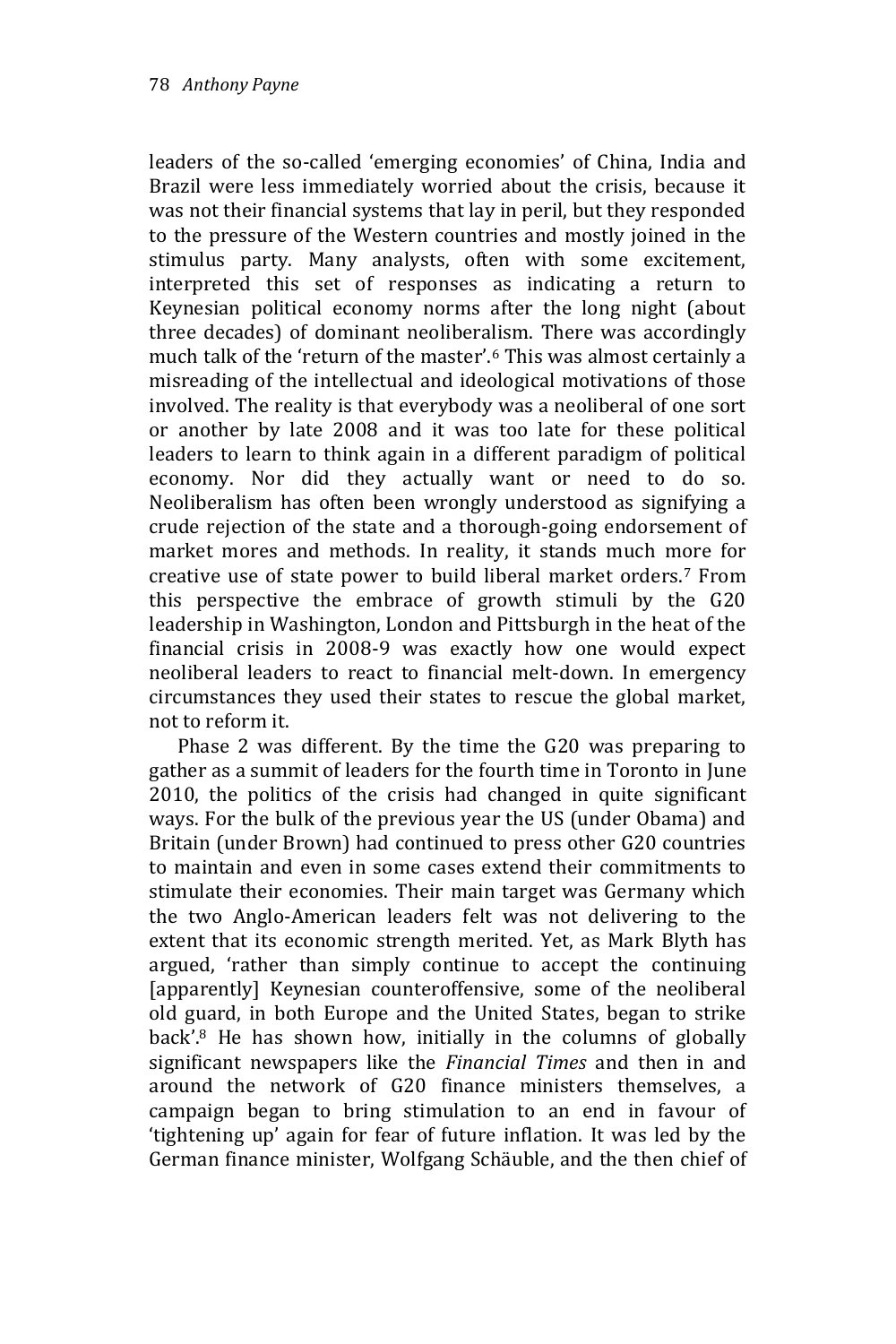the European Central Bank, Jean Claude Trichet and found ready support from the Canadian G20 host, Stephen Harper, and the new British Prime Minister, David Cameron, who had just replaced Brown in office and was already promising to bring in an immediate austerity budget. At Toronto the leaders of the 'emerging economies' largely sat on their hands, leaving Obama to cope with his new isolation within the traditional G7 Western countries. As a consequence, the final communiqué from Toronto no longer endorsed the maintenance of increased public spending and looser monetary policy until the recovery was firmly entrenched, but favoured instead the (oxymoronic) notion of 'growth friendly fiscal consolidation'. This was the preferred slogan of the moment of the neoliberal mainstream and captured tellingly the reality that a shift of significance in the neoliberal management of the global crisis had been pushed through the G20 at Toronto.

The next three summits that followed Toronto brought nothing to check the G20's broad austerity agenda. This unfolded painfully and yet hesitantly as various neoliberal leaders sought to ground it within varying domestic political conditions. The Seoul meeting was interesting in a way because it showed glimpses of what the G20 could perhaps begin to look like if the non-G8 members asserted themselves, their interests and their view of the global political economy more coherently and collectively. But, even though new issues were tabled and ostensibly adopted as part of the so-called Seoul Development Consensus, the meeting did not seek to tackle the notion of 'growth friendly fiscal consolidation' formally adopted in Toronto. Indeed, both the Cannes and the Los Cabos meetings (even though the latter was hosted by the government of Mexico) were completely overshadowed by the different stages of the unfolding Eurozone sovereign debt crisis and served in the main only to highlight the many grave weaknesses generated within the economy of the European Union (EU) by the intensity of the German-led deflation of the growth prospects of the EU's peripheral members. For his part, Obama was also completely trapped by that time into presiding over federal spending cuts demanded of his administration by those in the US Congress who were seeking to undermine it from an extremist neoliberal position. As a consequence, no G20 leader was able at either the French or Mexican summit to articulate a wider and more ambitious agenda for the global economy.

As indicated earlier, the most recent meeting, held in St Petersburg in September 2013, arguably initiates Phase 3 in the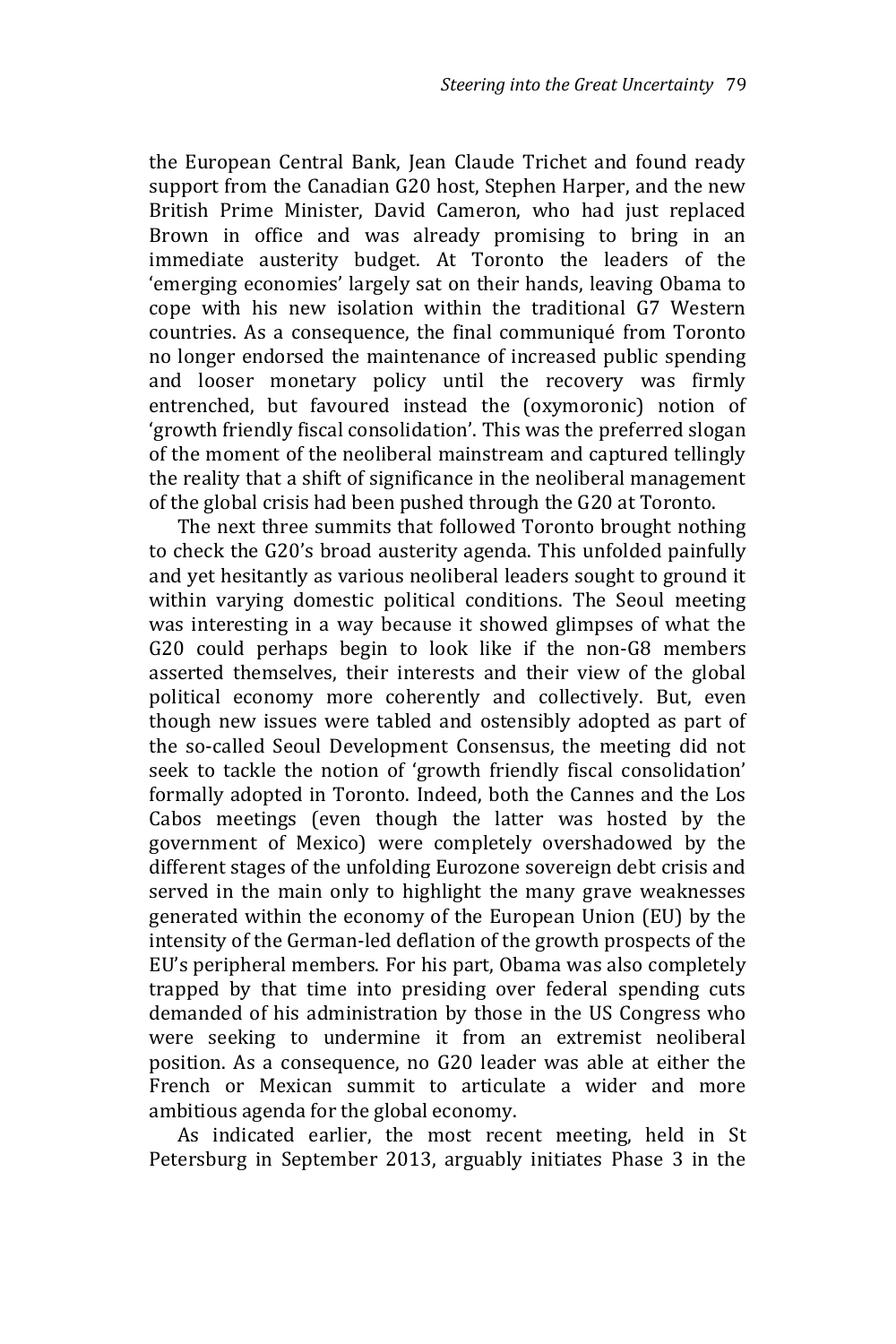history of G20 summitry. It constituted the biggest G20 failure yet in respect of demonstrating capacity to manage the global crisis the Great Uncertainty - which brought the leaders G20 into being. It was not just that the meeting was completely hijacked by bitter disagreement amongst the leaders about the civil war in Syria which reached an especially dangerous stage just as the summit convened, but more the fact that the gathering gave up on its central purpose, indeed its foundational purpose, in order to manage, via headlines, what would have best been handled by conventional quiet diplomacy. This alone is a salutary lesson for the G20 and should be recalled every time there emerges a temptation to expand its agenda into 'political' or 'security' terrain. Syria dominated media coverage of the St Petersburg summit, highlighting the many divisions that existed amongst the leaders on this issue, and thereby inevitably embedded a public perception of the G20 as a hopelessly ineffective agency of global governance.

This is not to suggest that, as a consequence of Syria, the summit did not address global economic questions. In fact, it generated the longest and most detailed communiqué in the G20's five-year history, plus the St Petersburg Action Plan, the St Petersburg Development Outlook and the G20 Anti-Corruption Action Plan. But the communiqué was in the main a reiteration of previous commitments and the other documents rarely rose above the articulation of broad commitments. The general tone was more that of presenting a report card than a bold road map by which to chart a route out of global crisis. As Harold James put it in a brief post-summit commentary, 'it is difficult … to think that much is left of the original vision, and of the success of the exercise in April 2009 at the London summit'.<sup>9</sup> Official briefings drew particular attention to the agreement of the leaders to seek better administrative means to contain tax evasion, but it should be noted that this was at best only an agreement to negotiate and, although not unimportant, could hardly be considered an issue of the same global importance as the issues that the G20 was initially set up to address. Indeed, on the key matter of continuing fiscal consolidation, and again led by Canada in the person of Harper, the summit repeated its core Toronto commitment to firm mediumterm strategies to bring fiscal deficits under control. Careful wording of the communiqué to allow some members some marginal leeway to promote growth was all that Obama and the US could secure.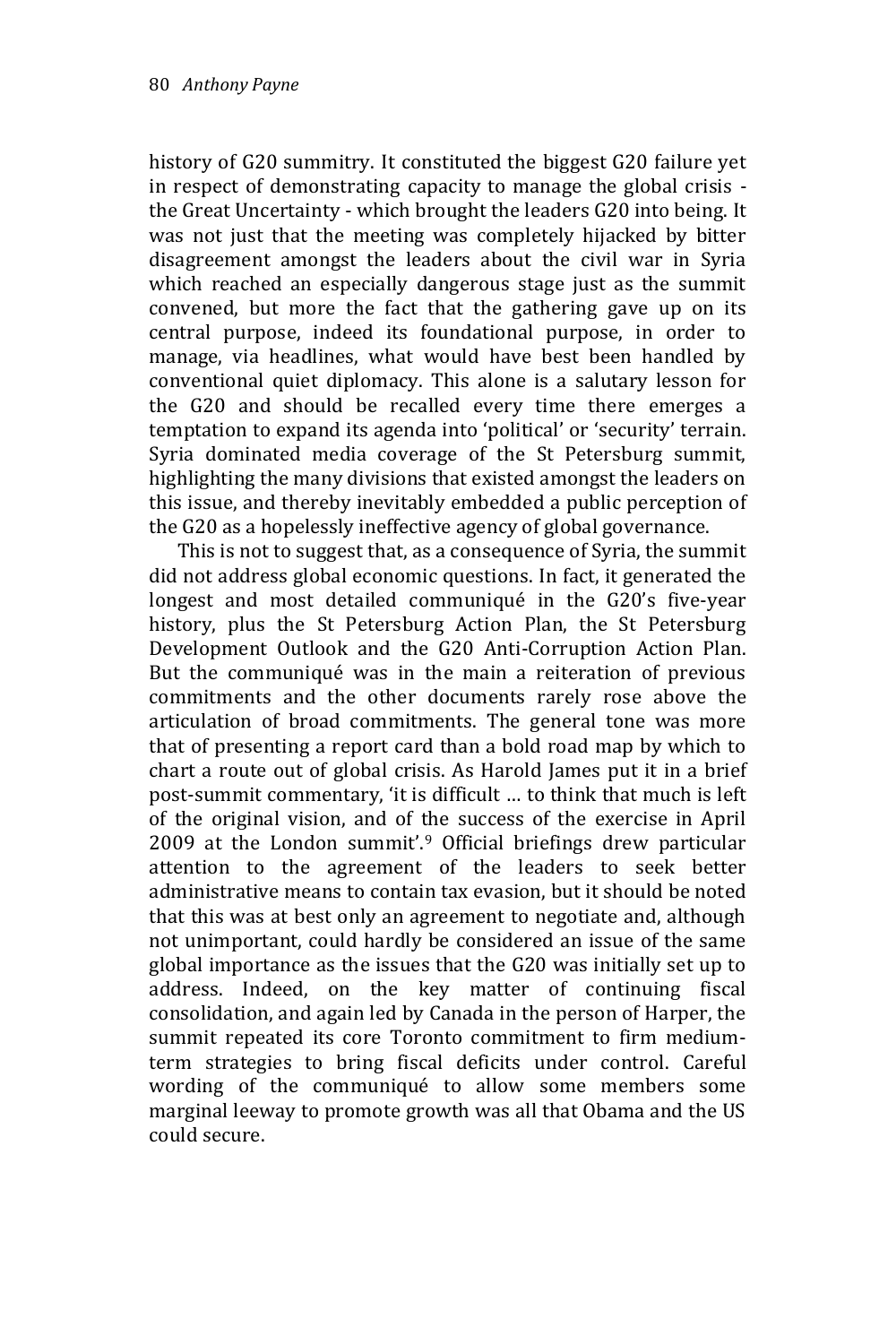After St Petersburg the G20 now heads off, as we know, to Australia. When this venue was first announced there had been some optimism expressed that once more a G20 leader, in the form this time of the then Australian Prime Minister, Kevin Rudd, could take charge of the organisation and shape its agenda in a more ambitious direction, much as Gordon Brown had succeeded in doing in April 2009. Rudd, after all, had been one of the leaders, along with Brown and the then French President, Nicolas Sarkozy, who had actively pressed Bush to make the historic move towards bringing into existence a G20 of leaders at the moment of greatest fear in the autumn of 2008. But, by one of those awful ironies of timing, the conclusion of the failed St Petersburg summit was followed literally a day later by the election of a new government in Australia, led by Tony Abbott, a leader who, unlike the defeated Rudd, had previously shown no interest at all in the capacity of global governance to serve as a tool for managing important and complex interconnected global issues. Thomas Bernes starkly expressed the options that lay ahead: the Australians, he said, 'face a huge challenge in trying to bring focus to the G20 work program and agenda, and reverse the sense of drift that exists today'. 'Their success', he went on, 'will hold out the possibility of important benefits for the global economy. Their failure will leave the G20 on a downward trajectory from which it may never escape'. <sup>10</sup> Again, it seems, and remarkably early in its short history, the G20 faces an existential moment.

#### **WHAT NEEDS TO BE DONE?**

The G20 has been in existence long enough now for us to be able to see how and when it works, and also of course how and when it does not work, which is arguably an increasing proportion of the time. The truth is that it has become ever more apparent that the G20 suffers from a fundamental flaw in its structural design. This is not actually the matter of its membership and the implications that this has for its legitimacy. I have contributed to that line of argument myself in a previous publication and others continue to make that critique forcefully.<sup>11</sup> It is of course the case that G20 members were selected quickly and in highly political fashion back in 1999 as a result of a conversation between the US Treasury and the German finance ministry; that too many other states just seem to be allowed to turn up and join in; and that there are real questions to be asked about the relationship of the G20 to the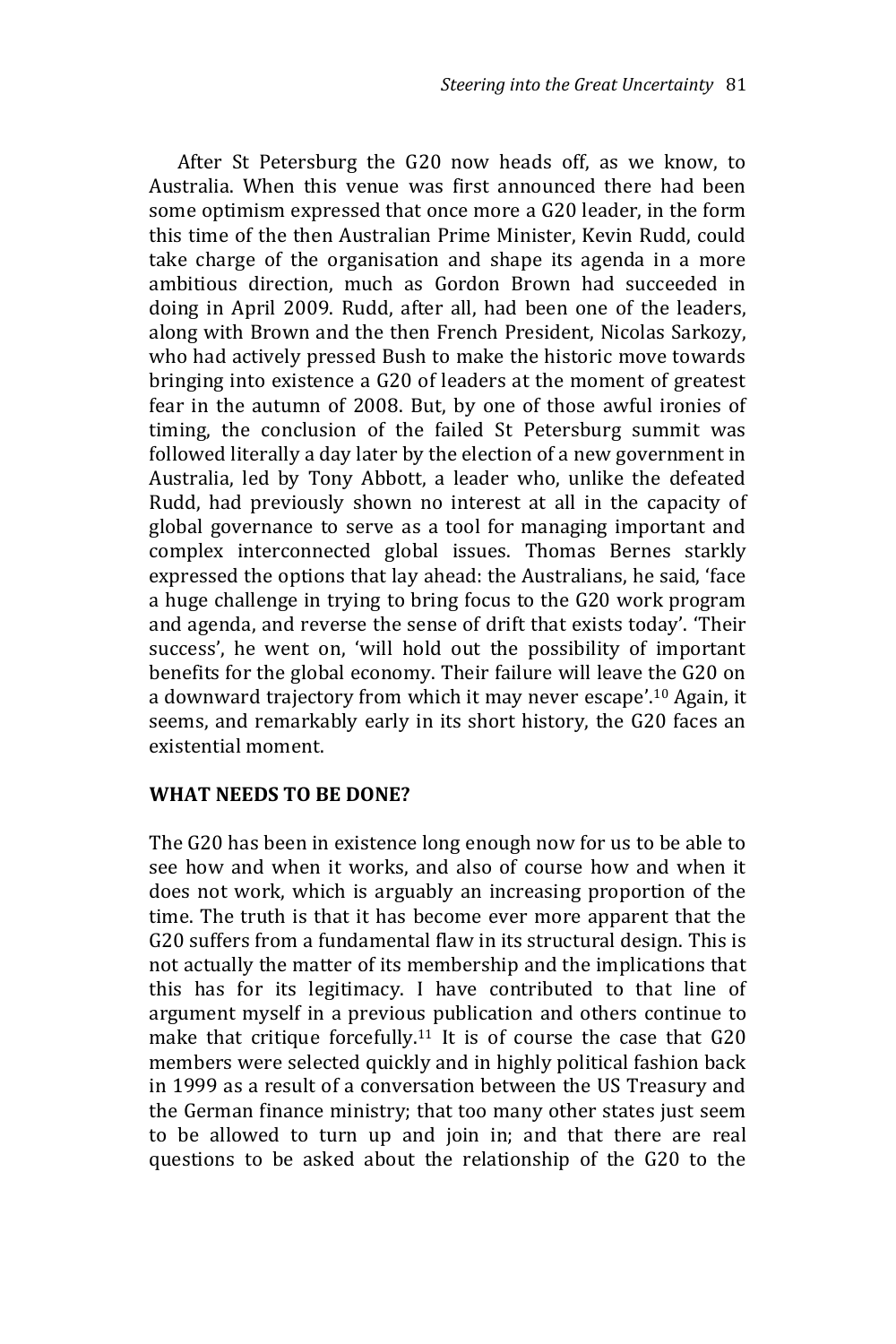'G172', namely, all the other countries of the world, the 'marginal majority', as I have previously dubbed them. But in my view these points add up only to a case for a bit more thought about and some adjustment to operating procedures. A G20/21/22, however selected, is always going to be an elite club, or steering committee, for managing global affairs. That is, after all, its very *raison d'être.*

The deeper problem is that the G20, as presently set up, is at heart an empty vessel waiting to be filled up. Or, to adopt perhaps a more telling metaphor, it is in effect a parked-up car, sitting on the parking lot (between meetings) waiting for a new driver to come along and take over the steering wheel. President Vladimir Putin thus rents it out for a bit, then hands it back in (with nobody checking for and even less charging for damage….); whereupon it waits around on the lot until at some point Abbott presents himself, gets the keys and takes it back out on the road again. The analogy is no doubt exaggerated, but it does draw attention to the G20's fundamental lack of permanence, its 'occasionality', if you like. It was set up in a hurry amidst a crisis and was, naturally enough perhaps, modelled on the proclaimed informality and broad commonality of outlook of the member-states of the G7/8. The difficulty into which the organisation has now run is that this manifestly cannot be expected to work in the same way at the level of twenty (or more) member states, especially when the leaders, ministers and officials of these states are inevitably drawn from highly diverse cultural and ideological backgrounds. It is, as a consequence, in need of urgent institutional reform. In a nutshell, the G20 now needs to be given the tools to do the critically important steering job that has rightly been discerned as necessary in the context of global interconnectedness at a time of Great Uncertainty.

Such a process of reform would have to embrace the following four moves:

- a) the creation of a more effective G20 executive, composed of the previous, current and next heads of government convening the summits, plus (see below) a Secretary-General;
- b) the establishment of a modest, but permanent, secretariat headed by an experienced international civil servant or expolitician as Secretary-General;
- c) the elaboration of clearly understood lines of influence over the major global economic institutions – the International Monetary Fund, the World Bank, the World Trade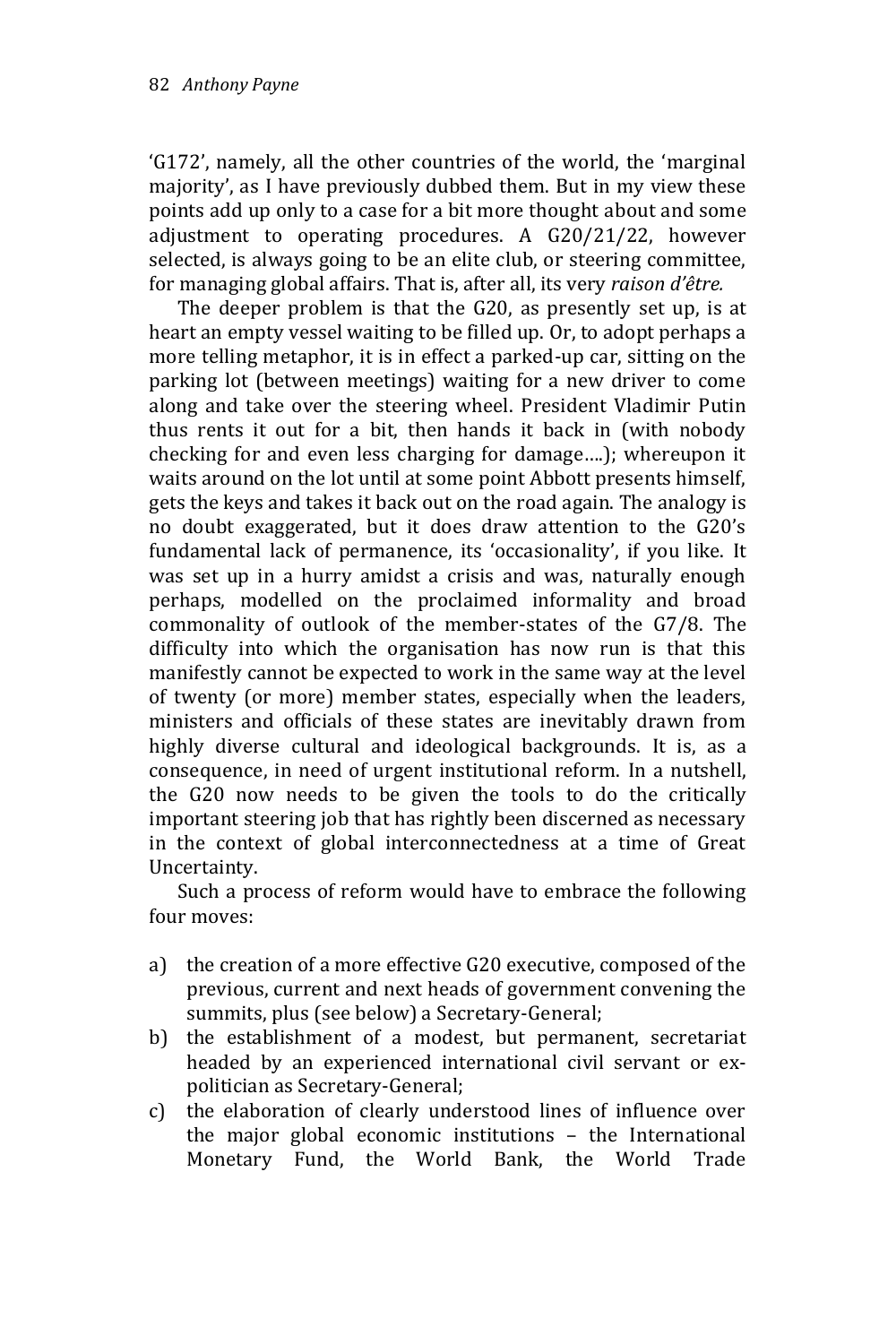Organization, the Financial Stability Board and a new fifth institution set up to manage the critically important task of responding to environmental deterioration (this is an argument that will have to await another article, but climate change in particular is at heart an issue of political economy, given its causation by the type of industrial growth that has been pursued all over the world over such a long period); and

d) the development again of clearly understood lines of discussion with a very wide range of organisations and movements within global civil society.

In this way, the G20 would be reshaped from top to bottom and at last rendered fit for purpose in relation to the extraordinarily demanding tasks that it is supposed to be able to handle. It would have greater ongoing coherence at the highest leadership level; would be serviced properly in between summits and other ministerial meetings; would be better equipped to set the working agendas of the various major global bureaucracies; and would be required to keep its feet on the ground in respect of global public opinion.

Of course, what the G20 then did would still depend on politics – on the balance of ideological positions asserted and deliberated upon in relation to all of its activities. That is an inevitable limitation of what would remain in essence an inter-governmental, rather than supranational, institution. Accordingly, G20 leaders could still fail to chart a sensible way through the crisis of Great Uncertainty. There would be no guarantees. At times there would unquestionably be impasse. But it would be more likely that there would also be more phases of pragmatic 'muddling through' and conceivably some periods when creative leaders were able to set out and implement, at least to some degree, big programmes of global change and rescue. In the current context, the debate would still need to be about whether to back growth or austerity and how in either circumstance to bring in sustainability. The core global political economic issue would remain the future of neoliberalism. But, at the very least, the direction of this new reformed G20 would be worth fighting for politically, rather than just occasioning at intervals either good or bad headlines. The organisation would matter. As a planet we need urgently to argue through, test out and ultimately shape a global consensus that is both more appropriate to the changed balance of contemporary political power in the world and above all capable of addressing the great challenges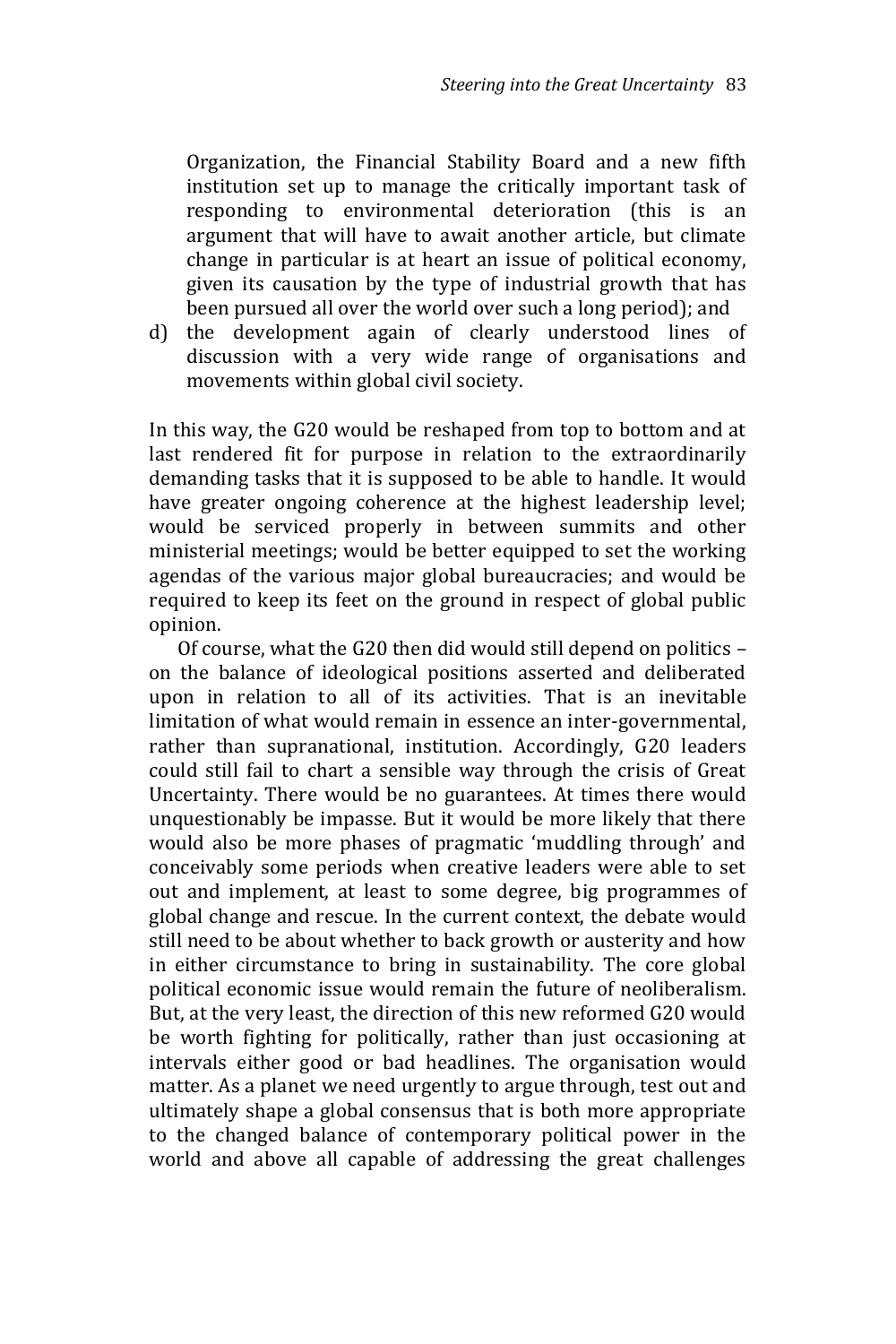identified as generating the Great Uncertainty. The G20 needs to be properly harnessed to this need, or else it will be a big opportunity lost and the uncertainty (and danger) of our times will intensify.

#### **NOTES ON CONTRIBUTOR**

Tony Payne is Professor of Politics at the University of Sheffield, UK, where he also directs the Sheffield Political Economy Research Institute (SPERI). His principal research interests are the politics of the Caribbean, international political economy and the politics of development. Tony was one of the founding editors of the journal *New Political Economy,* and its Managing Editor from 1995 to 2005. He currently sits on the board of the Institute of International Relations at UWI St Augustine, and is a member of the International Advisory Board of the *Caribbean Journal of International Relations & Diplomacy.* His recent books include *The Global Politics of Unequal Development* (Palgrave Macmillan, 2005), *Key Debates in New Political Economy* (Routledge, 2006), and, with Nicola Phillips, *Development* (Polity, 2010) and the *Handbook of the International Political Economy of Governance* (Elgar, 2014). Email: a.j.payne@sheffield.ac.uk. For the SPERI website, visit www.speri.dept.shef.ac.uk or, for Twitter, look for the handle @SPERIshefuni.

## **NOTES**

- <sup>1</sup> John English, Ramesh Thakur and Andrew F. Cooper (2005), *Reforming from the Top: A Leaders' 20 Summit*, United Nations University Press, Tokyo.
- <sup>2</sup> President George W. Bush (2008), cited in 'Talks implode during a day of chaos: fate of bailout plan remains unresolved', *The New York Times*, 25 September.
- <sup>3</sup> Catherine Rampell (2009) '"Great Recession": A Brief Etymology', *The New York Times*, 11 March.
- <sup>4</sup> See Colin Hay & Tony Payne (2013), *The Great Uncertainty*, SPERI Paper No 5, Sheffield Political Economy Research Institute, Sheffield, UK, available at <http://www.sheffield.ac.uk/speri>
- <sup>5</sup> See, inter alia, John J. Kirton (2013), *G20 Governance for a Globalized World*, Ashgate, Farnham, UK; Andrew Cooper & Ramesh Thakur (2013), *The Group of 20*, Routledge, London.
- <sup>6</sup> Robert Skidelsky (2009), *Keynes: The Return of the Master*, Penguin, London.
- <sup>7</sup> Andrew Gamble (2014), 'Ideologies of Governance' in Anthony Payne & Nicola Phillips (eds), *Handbook of the International Political Economy of Governance*, Edward Elgar, Cheltenham, UK, pp. 13-31.
- <sup>8</sup> Mark Blyth (2013), *Austerity: The History of a Dangerous Idea*, Oxford University Press, Oxford, p.60.
- <sup>9</sup> Harold James (2013), 'A Collapsing Pile of BRICS', in *G20 St Petersburg Rapid Response*, Centre for International Governance Innovation, available at [http://www.cigionline.org](http://www.cigionline.org/)
- <sup>10</sup> Thomas A. Bernes (2013), 'Ho Hum …On to Brisbane', in *G20 St Petersburg Rapid Response*, Centre for International Governance Innovation, available at [http://www.cigionline.org](http://www.cigionline.org/)